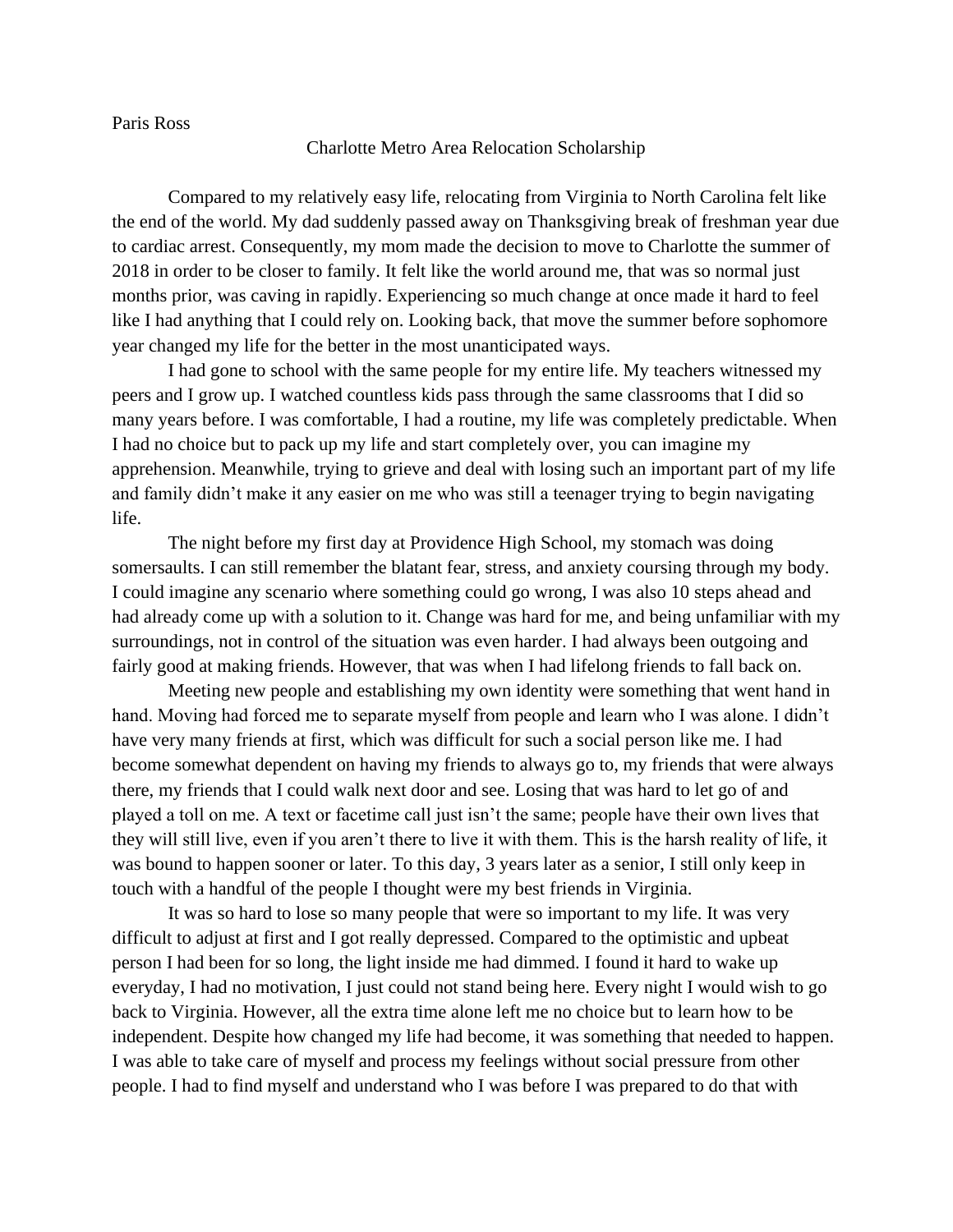other people in the mix. About halfway through sophomore year, I knew that I needed to do something and make a change. I hated the way I felt and knew I had to do something before I completely lost myself. Much to my benefit, I started putting more effort into school and meeting people.

I had decided to try out for the cheerleading team, despite telling myself I was going to quit that year after 7 years of participating in the sport. Once I made the team, I gained this newfound feeling that the next two and a half years didn't have to be miserable. I was able to meet some of my best friends to this day because of the cheer team and I can't imagine if I had actually followed through and given up. When I started to wake up excited for school, that's when I knew things were getting better. I started to feel more comfortable, I knew where classes were, and I had a friend group to eat with at lunch everyday. I was determined to feel adjusted and prove to myself that I could make the experience positive. Considering I've always been a big dreamer, I knew that I had to put aside my feelings and make the most out of the hand I had been dealt. There was nothing I could do about my situation except take it and make something great out of it.

I've always been very school oriented, I hated even missing a day of school when I was sick. Since moving caused such a disruption in that mindset, it took diligent work to put myself on the right path again. Although I've been taking honors classes for as long as I can remember, I decided to amp up my course load and begin AP classes junior year. These classes definitely challenged me and there were some excruciatingly painful nights that I spent up studying for an AP United States History test. Luckily, by the end of the year I had managed to maintain good grades in my classes and pass both of my AP tests. This was a little shocking to me because the confidence I had in my success at such a rigorous school was not always there. The performance that I have managed to maintain in school is something that I am extremely proud of to this day.

Currently, I am a second semester senior that has been able to work my way up to cheer captain of my team and get into every college, both safety and reach, I applied to for next fall. I wish I could tell my sophomore year self that the broken and lost feeling doesn't last forever. Life isn't easy and there's always a new problem around the corner, but there are so many more amazing things that you have the privilege of experiencing, making the bad seem so much smaller. I was forced to leap out of my comfort zone and experience life in a way that isn't so terrible, just different. I think my dad would be incredibly proud of me and that makes every single thing that I have accomplished so much better. I was lucky enough to still have an amazing mom and support system throughout this entire process, which definitely made a difference, even if it didn't always feel like it.

I could write a novel of advice for someone facing a move. However, it all comes back and falls under the common theme of doing what feels right for you. Embrace every single change that comes along in a lifetime. Every single person is different; your feelings, your life, your experiences make us unique and make the way we face challenges different. Take your time and heal, don't feel like you have to meet 100 people and know everything from the start. It is a process and one that will only improve if you make an effort to improve it. Without a doubt it